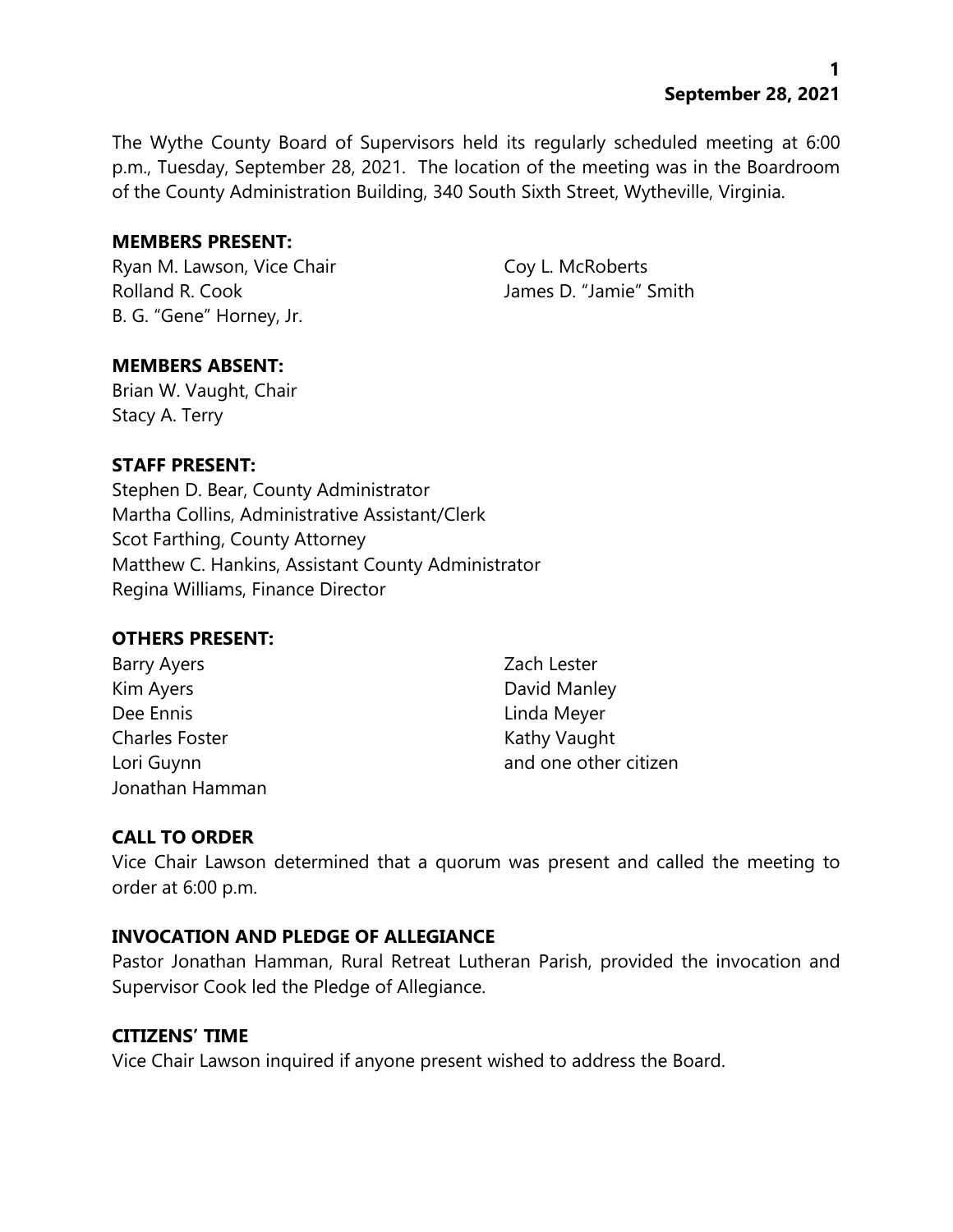With no one wishing to address the Board, the Vice Chair closed Citizens' Time.

#### **PAYMENT OF COUNTY INVOICES**

Supervisor McRoberts made a motion to pay the invoices for approval on September 28, 2021, for the various departments of County government. The invoices were paid on General Warrants 30110581-30110707, and one wire transfer, as follows:

| <b>BOARD OF SUPERVISORS</b> |                   |                           |                |
|-----------------------------|-------------------|---------------------------|----------------|
| September 28, 2021          |                   |                           |                |
| <b>CHECK#</b>               | <b>ISSUE DATE</b> | <b>VENDOR</b>             | <b>AMOUNT</b>  |
| 30110581                    | 09/21/2021        | <b>APPALACHIAN POWER</b>  | 6,973.55<br>\$ |
| 30110582                    | 09/21/2021        | <b>CENTURYLINK</b>        | 39.98          |
| 30110583                    | 09/21/2021        | <b>CENTURYLINK</b>        | 51.87          |
| 30110584                    | 09/21/2021        | <b>CENTURYLINK</b>        | 52.76          |
| 30110585                    | 09/21/2021        | <b>CENTURYLINK</b>        | 98.97          |
| 30110586                    | 09/21/2021        | <b>CENTURYLINK</b>        | 125.58         |
| 30110587                    | 09/21/2021        | <b>CENTURYLINK</b>        | 139.54         |
| 30110588                    | 09/21/2021        | <b>CENTURYLINK</b>        | 146.97         |
| 30110589                    | 09/21/2021        | <b>CENTURYLINK</b>        | 248.78         |
| 30110590                    | 09/21/2021        | <b>CENTURYLINK</b>        | 310.80         |
| 30110591                    | 09/21/2021        | <b>CENTURYLINK</b>        | 344.67         |
| 30110592                    | 09/21/2021        | <b>CENTURYLINK</b>        | 3,548.05       |
| 30110593                    | 09/21/2021        | <b>MCI COMM SERVICE</b>   | 32.37          |
| 30110594                    | 09/21/2021        | <b>MCI COMM SERVICE</b>   | 134.18         |
| 30110595                    | 09/21/2021        | MCI COMM SERVICE          | 872.51         |
| 30110596                    | 09/21/2021        | RURAL DEVELOPMENT WYTHEVI | 1,620.00       |
| 30110597                    | 09/21/2021        | RURAL DEVELOPMENT WYTHEVI | 1,714.54       |
| 30110598                    | 09/21/2021        | RURAL DEVELOPMENT WYTHEVI | 28,090.36      |
| 30110599                    | 09/21/2021        | SOUTHWESTERN VA GAS SERVI | 578.28         |
| 30110600                    | 09/21/2021        | <b>TOWN OF WYTHEVILLE</b> | 7,890.90       |
| 30110601                    | 09/21/2021        | <b>VERIZON WIRELESS</b>   | 120.05         |
| 30110602                    | 09/21/2021        | <b>VERIZON WIRELESS</b>   | 40.01          |

# **EXPENDITURES BY DEPARTMENT**

**TOTAL EXPENDITURES 09/21/2021 \$53,174.72**

| <b>CHECK #</b> | <b>ISSUE DATE</b>   | <b>VENDOR</b>             | AMOUNT    |
|----------------|---------------------|---------------------------|-----------|
|                | 30110603 09/28/2021 | AMAZON                    | 125.00    |
|                | 30110604 09/28/2021 | APPALACHIAN REGIONAL EXPO | 50,000.00 |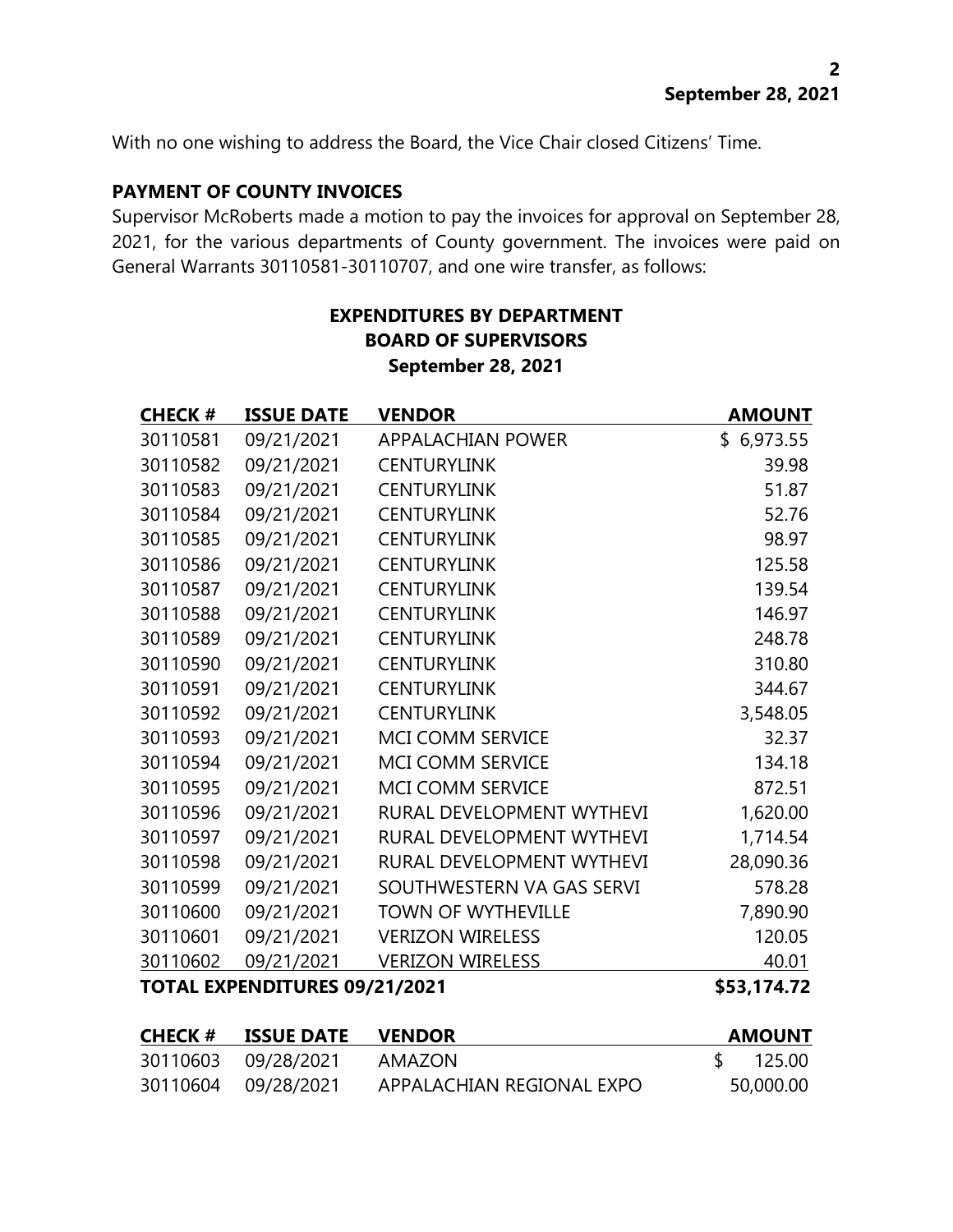| 30110605 | 09/28/2021 | APPALACHIAN JUVENILE COMM        | 1,225.00   |
|----------|------------|----------------------------------|------------|
| 30110606 | 09/28/2021 | <b>B &amp; H PHOTO</b>           | 4,990.00   |
| 30110607 | 09/28/2021 | <b>CAVALIER SUPPLY CO</b>        | 163.60     |
| 30110608 | 09/28/2021 | <b>COMPLETE TRUCK SERVICE IN</b> | 464.00     |
| 30110609 | 09/28/2021 | <b>COUNTS, LENNON E</b>          | 23.14      |
| 30110610 | 09/28/2021 | <b>CREATIVE GLASS INC</b>        | 110.00     |
| 30110611 | 09/28/2021 | CSG SYSTEMS, INC                 | 1,725.06   |
| 30110612 | 09/28/2021 | DIVERSIFIED INTEGRATION I        | 3,713.00   |
| 30110613 | 09/28/2021 | <b>FARTHING, SCOT S</b>          | 6,685.00   |
| 30110614 | 09/28/2021 | <b>FERGUSON ENTERPRISES #5</b>   | 1,061.51   |
| 30110615 | 09/28/2021 | FN WHOLESALE LIGHTING & S        | 502.73     |
| 30110616 | 09/28/2021 | <b>GENUINE PARTS COMPANY</b>     | 203.96     |
| 30110617 | 09/28/2021 | <b>WRANGLER HOLDCO CORP</b>      | 536.80     |
| 30110618 | 09/28/2021 | <b>GOVERNMENT FINANCE OFFICE</b> | 225.00     |
| 30110619 | 09/28/2021 | <b>JASON'S AUTO SERVICE</b>      | 597.78     |
| 30110620 | 09/28/2021 | JOINT PUBLIC SERVICE AUTH        | 46,540.00  |
| 30110621 | 09/28/2021 | LOWE'S                           | 455.74     |
| 30110622 | 09/28/2021 | MATTERN & CRAIG, INC             | 10,850.00  |
| 30110623 | 09/28/2021 | MCCABE, JAMES                    | 102.67     |
| 30110624 | 09/28/2021 | MOBILE COMMUNICATIONS AME        | 3,605.00   |
| 30110625 | 09/28/2021 | NEW RIVER REGIONAL WATER         | 59,954.41  |
| 30110626 | 09/28/2021 | NEW RIVER VALLEY REGIONAL        | 136,861.05 |
| 30110627 | 09/28/2021 | <b>CHARLOTTE HUTTON</b>          | 20.00      |
| 30110628 | 09/28/2021 | <b>RICKY RIGGINS</b>             | 200.00     |
| 30110629 | 09/28/2021 | <b>WENDY LEWIS</b>               | 200.00     |
| 30110630 | 09/28/2021 | <b>R&amp;R ENTERPRISES INC</b>   | 60.00      |
| 30110631 | 09/28/2021 | R.E. MICHEL COMPANY, LLC         | 508.20     |
| 30110632 | 09/28/2021 | RAMBO'S BACKHOE SERVICE L        | 500.00     |
| 30110633 | 09/28/2021 | <b>S&amp;W FERTILIZER</b>        | 90.00      |
| 30110634 | 09/28/2021 | <b>SALEM STONE</b>               | 236.12     |
| 30110635 | 09/28/2021 | THE SHERWIN-WILLIAMS CO.         | 221.56     |
| 30110636 | 09/28/2021 | SOUTHWESTERN EQUIPMENT           | 911.61     |
| 30110637 | 09/28/2021 | <b>SUSIE DARBY</b>               | 250.00     |
| 30110638 | 09/28/2021 | <b>TYLER TECHNOLOGIES INC</b>    | 1,480.00   |
| 30110639 | 09/28/2021 | <b>VUPS</b>                      | 70.35      |
| 30110640 | 09/28/2021 | WYTHE CO WATER & WASTEWAT        | 15.67      |
| 30110641 | 09/28/2021 | WYTHE CO WATER & WASTEWAT        | 71.13      |
| 30110642 | 09/28/2021 | WYTHE CO WATER & WASTEWAT        | 214.61     |
| 30110643 | 09/28/2021 | <b>WYTHEVILLE OFFICE SUPPLY</b>  | 164.52     |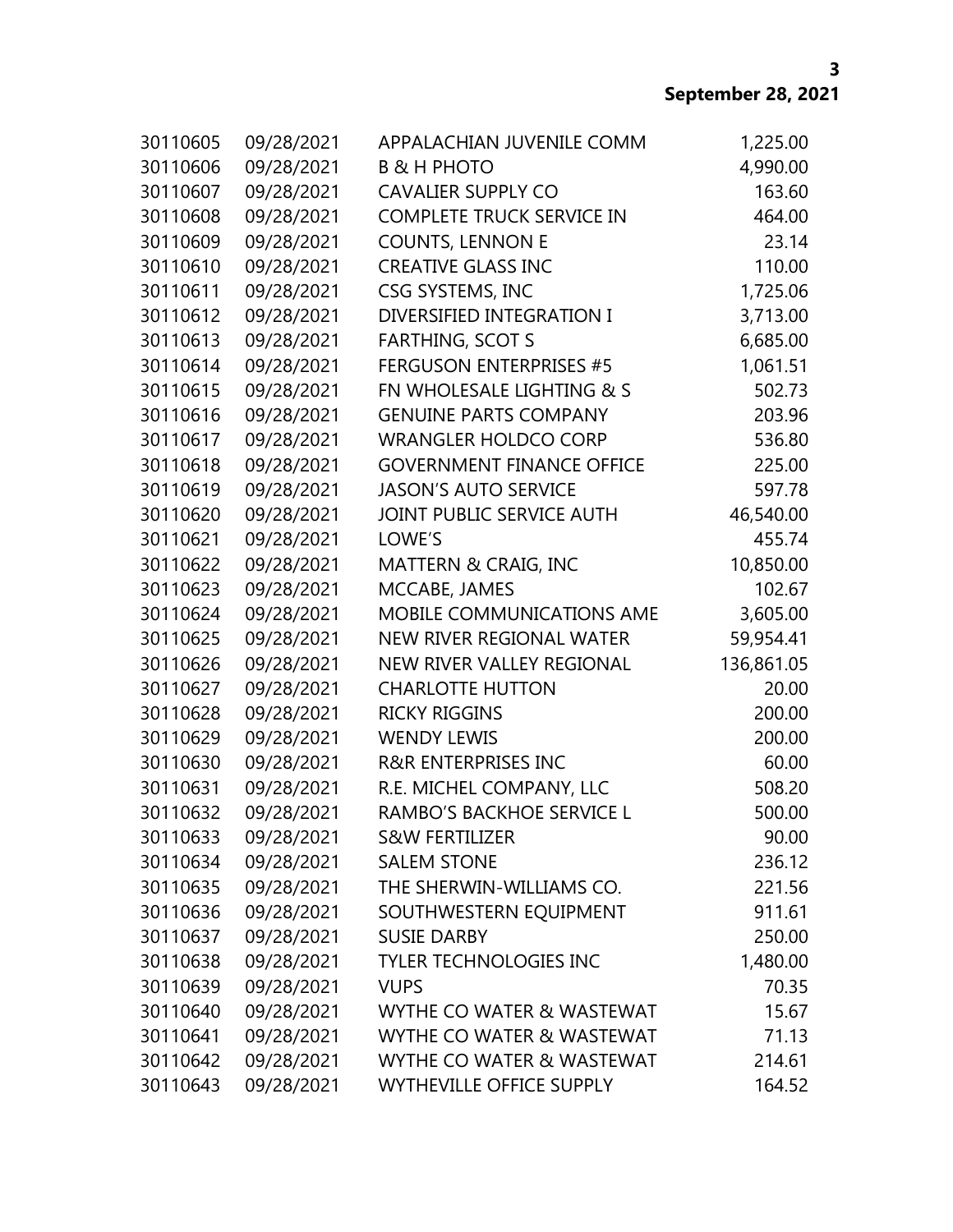| 30110644 | 09/28/2021 | <b>XEROX</b>                     | 186.67    |
|----------|------------|----------------------------------|-----------|
| 30110645 | 09/28/2021 | AMAZON                           | 100.41    |
| 30110646 | 09/28/2021 | <b>BIG WALKER SWCD</b>           | 2,000.00  |
| 30110647 | 09/28/2021 | <b>BROWN EXTERMINATING CO</b>    | 420.00    |
| 30110648 | 09/28/2021 | <b>BUSINESS CARD</b>             | 2,016.19  |
| 30110649 | 09/28/2021 | <b>BUSINESS INFORMATION SYST</b> | 33.96     |
| 30110650 | 09/28/2021 | <b>BW WILSON PAPER CO</b>        | 670.00    |
| 30110651 | 09/28/2021 | <b>CAVALIER SUPPLY CO</b>        | 1,638.05  |
| 30110652 | 09/28/2021 | CENTER FOR TECHNOLOGY AND        | 2,300.00  |
| 30110653 | 09/28/2021 | <b>CLECO CORPORATION</b>         | 29,648.14 |
| 30110654 | 09/28/2021 | <b>COMPLETE TRUCK SERVICE IN</b> | 373.10    |
| 30110655 | 09/28/2021 | DEPT OF AGRICULTURE & CON        | 40.00     |
| 30110656 | 09/28/2021 | DEPT OF MOTOR VEHICLES           | 4,450.00  |
| 30110657 | 09/28/2021 | <b>EVERBRIDGE INC</b>            | 9,224.05  |
| 30110658 | 09/28/2021 | <b>FERGUSON ENTERPRISES #5</b>   | 318.44    |
| 30110659 | 09/28/2021 | <b>FOLEY COMPANY</b>             | 115.00    |
| 30110660 | 09/28/2021 | <b>GENUINE PARTS COMPANY</b>     | 111.47    |
| 30110661 | 09/28/2021 | <b>GREATAMERICA FINANCIAL SE</b> | 153.00    |
| 30110662 | 09/28/2021 | HARPO'S HARDWARE & BLDG S        | 49.92     |
| 30110663 | 09/28/2021 | HEDRICKS AUTO REPAIR INC         | 50.95     |
| 30110664 | 09/28/2021 | <b>HILL STUDIO PC</b>            | 12,270.00 |
| 30110665 | 09/28/2021 | <b>HUFF FORD</b>                 | 48.64     |
| 30110666 | 09/28/2021 | JAMES RIVER EQUIPMENT EXC        | 10,171.75 |
| 30110667 | 09/28/2021 | <b>KOFILE TECH</b>               | 14,303.00 |
| 30110668 | 09/28/2021 | LEAD MINES RESCUE SQUAD          | 2,091.28  |
| 30110669 | 09/28/2021 | LOWE'S                           | 649.50    |
| 30110670 | 09/28/2021 | MANSFIELD OIL CO                 | 6,831.67  |
| 30110671 | 09/28/2021 | MATTERN & CRAIG, INC             | 14,091.50 |
| 30110672 | 09/28/2021 | <b>JEFFERY LEE MILLER</b>        | 3,284.00  |
| 30110673 | 09/28/2021 | NEW RIVER ENGRAVING INC          | 150.00    |
| 30110674 | 09/28/2021 | NEW RIVER VALLEY JUVENILE        | 7,750.00  |
| 30110675 | 09/28/2021 | <b>BEN HALE</b>                  | 200.00    |
| 30110676 | 09/28/2021 | <b>GUARDIAN FUELING TECHNOLO</b> | 575.92    |
| 30110677 | 09/28/2021 | <b>JIM COX</b>                   | 192.50    |
| 30110678 | 09/28/2021 | <b>TIM DUNFORD</b>               | 196.57    |
| 30110679 | 09/28/2021 | <b>PAPER CLIP</b>                | 47.16     |
| 30110680 | 09/28/2021 | PITNEY BOWES                     | 274.65    |
| 30110681 | 09/28/2021 | <b>R&amp;R ENTERPRISES INC</b>   | 225.00    |
| 30110682 | 09/28/2021 | ROANOKE PUMP SALES & SERV        | 1,369.24  |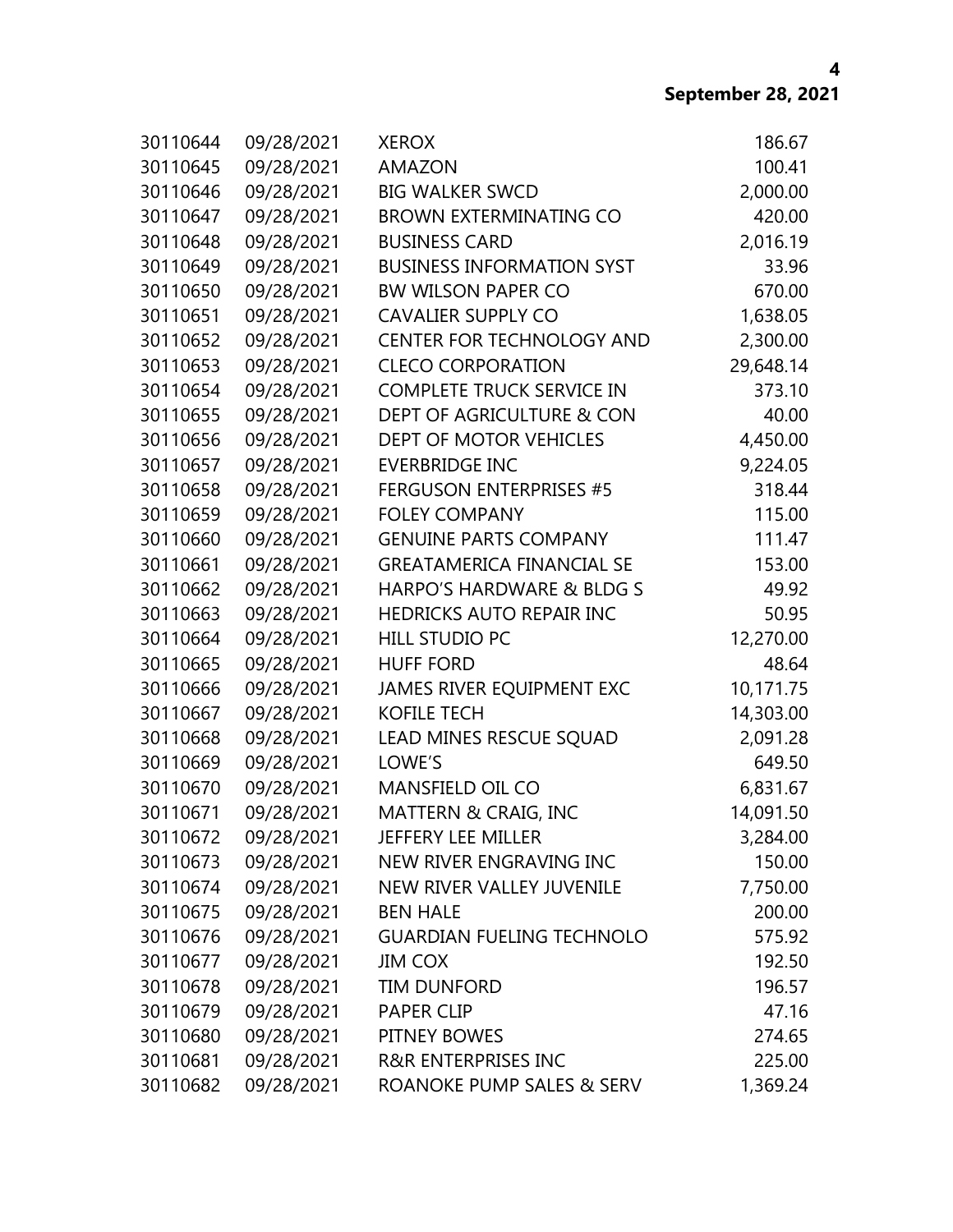| 30110683 | 09/28/2021 | <b>RURAL RETREAT AUTO PARTS</b>  | 5.98      |
|----------|------------|----------------------------------|-----------|
| 30110684 | 09/28/2021 | RURAL RETREAT DEPOT FOUND        | 200.00    |
| 30110685 | 09/28/2021 | RURAL RETREAT VOL EMERG S        | 280.00    |
| 30110686 | 09/28/2021 | SAFETY & COMPLIANCE, INC.        | 2,500.00  |
| 30110687 | 09/28/2021 | THE SHERWIN-WILLIAMS CO.         | 225.90    |
| 30110688 | 09/28/2021 | SOUTHERN STATES CARROLL C        | 103.94    |
| 30110689 | 09/28/2021 | STATE ELECTRIC SUPPLY CO         | 1,537.03  |
| 30110690 | 09/28/2021 | SURE-FLO INC                     | 577.41    |
| 30110691 | 09/28/2021 | TBL NETWORKS, INC                | 3,927.91  |
| 30110692 | 09/28/2021 | TDD ENTERPRISES, INC             | 2,101.00  |
| 30110693 | 09/28/2021 | <b>UNIFIRST CORP</b>             | 98.56     |
| 30110694 | 09/28/2021 | <b>USA BLUE BOOK</b>             | 647.42    |
| 30110695 | 09/28/2021 | <b>VACORP</b>                    | 30,944.50 |
| 30110696 | 09/28/2021 | <b>VERIZON WIRELESS</b>          | 1,887.67  |
| 30110697 | 09/28/2021 | <b>VIRGINIA BUSINESS SYST</b>    | 78.83     |
| 30110698 | 09/28/2021 | <b>VIRGINIA BUSINESS SYST</b>    | 97.59     |
| 30110699 | 09/28/2021 | VISION GOVERNMENT SOLUTIO        | 29,987.20 |
| 30110700 | 09/28/2021 | <b>VITA</b>                      | 145.26    |
| 30110701 | 09/28/2021 | <b>VITA</b>                      | 252.14    |
| 30110702 | 09/28/2021 | WYTHE CO WATER & WASTEWAT        | 304.42    |
| 30110703 | 09/28/2021 | WYTHEVILLE OFFICE SUPPLY         | 172.20    |
| 30110704 | 09/28/2021 | <b>XEROX</b>                     | 19.86     |
| 30110705 | 09/28/2021 | <b>AMERICAN FIREHOUSE FURNIT</b> | 2,996.00  |
| 30110706 | 09/28/2021 | <b>R&amp;R ENTERPRISES INC</b>   | 200.00    |
| 30110707 | 09/28/2021 | S&W FERTILIZER                   | 5,577.00  |

# **TOTAL EXPENDITURES 09/28/2021 \$549,423.77**

## **TOTAL EXPENDITURES APPROVED 09/28/2021 \$602,598.49**

Supervisor Horney seconded the motion and the roll call vote was as follows:

| AYES:   | Rolland R. Cook<br>Ryan M. Lawson<br>James D. "Jamie" Smith | Coy L. McRoberts<br>B. G. "Gene" Horney, Jr. |
|---------|-------------------------------------------------------------|----------------------------------------------|
| NAYS:   | <b>None</b>                                                 |                                              |
| ABSENT: | Brian W. Vaught                                             | Stacy A. Terry                               |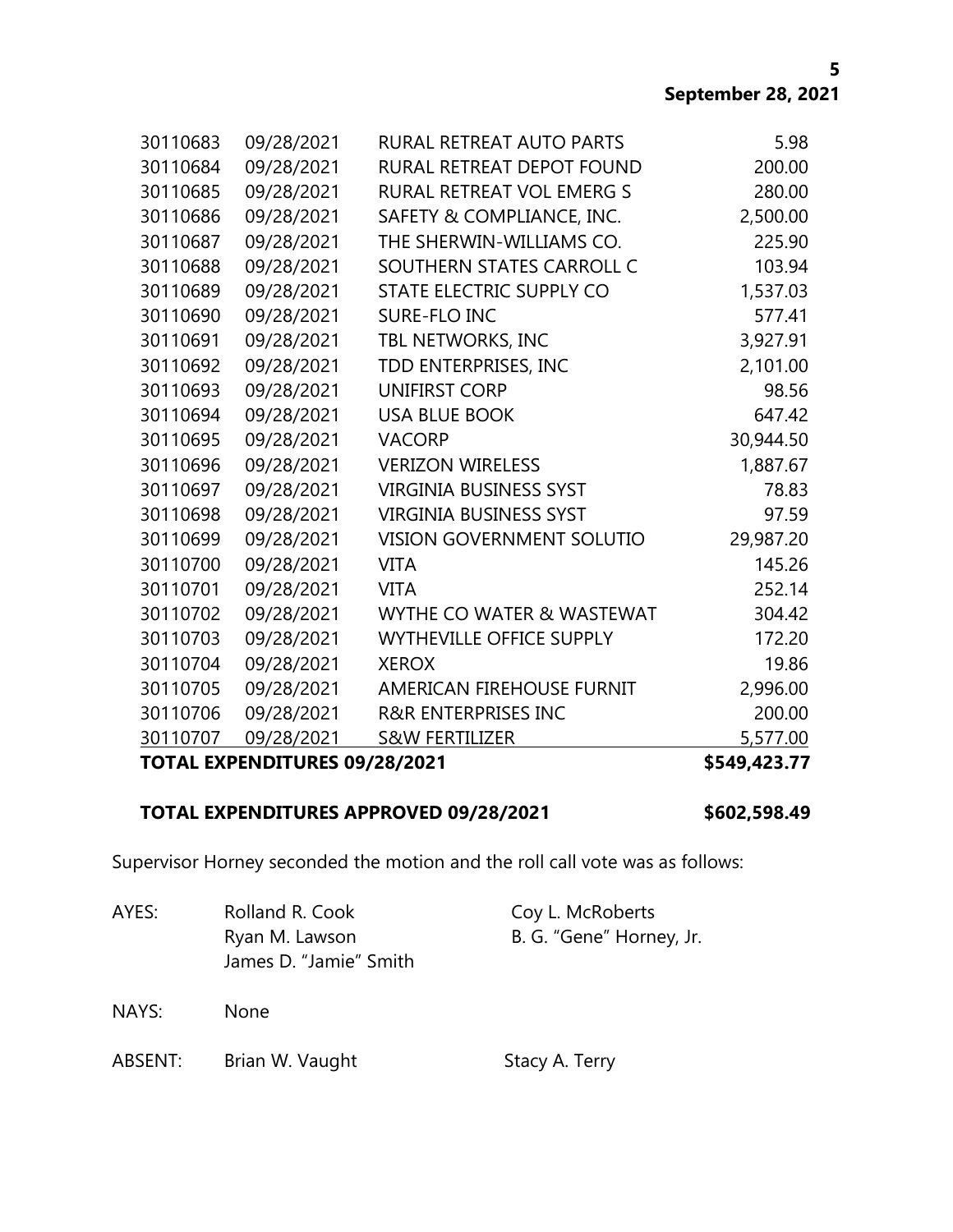#### **MINUTES OF PREVIOUS MEETING**

The Board was presented with the September 14, 2021 minutes for approval.

Supervisor Horney made a motion, seconded by Supervisor Smith, to approve the September 14, 2021 minutes as presented.

The roll call vote was as follows:

| AYES:   | Rolland R. Cook<br>Ryan M. Lawson<br>James D. "Jamie" Smith | Coy L. McRoberts<br>B. G. "Gene" Horney, Jr. |
|---------|-------------------------------------------------------------|----------------------------------------------|
| NAYS:   | <b>None</b>                                                 |                                              |
| ABSENT: | Brian W. Vaught                                             | Stacy A. Terry                               |

## **BUILDING & GROUNDS COMMITTEE REPORT**

1. Lead Mines Rescue Squad ("LMRS") Building - Supervisor Cook made a motion, as recommended by the Building & Grounds Committee, to approve the change of scope and the addition of \$65,100 from ARPA funds for the Lead Mines Rescue Squad Building updates.

Mr. Hankins added that LMRS is in agreement with this change as the initially proposed building was not sufficient to meet their growing needs.

The roll call vote was as follows:

| AYES:   | Rolland R. Cook<br>Ryan M. Lawson<br>James D. "Jamie" Smith | Coy L. McRoberts<br>B. G. "Gene" Horney, Jr. |
|---------|-------------------------------------------------------------|----------------------------------------------|
| NAYS:   | None                                                        |                                              |
| ABSENT: | Brian W. Vaught                                             | Stacy A. Terry                               |

2. APEX Event on County Property – Supervisor Cook made a motion, as recommended by the Building & Grounds Committee, to authorize County staff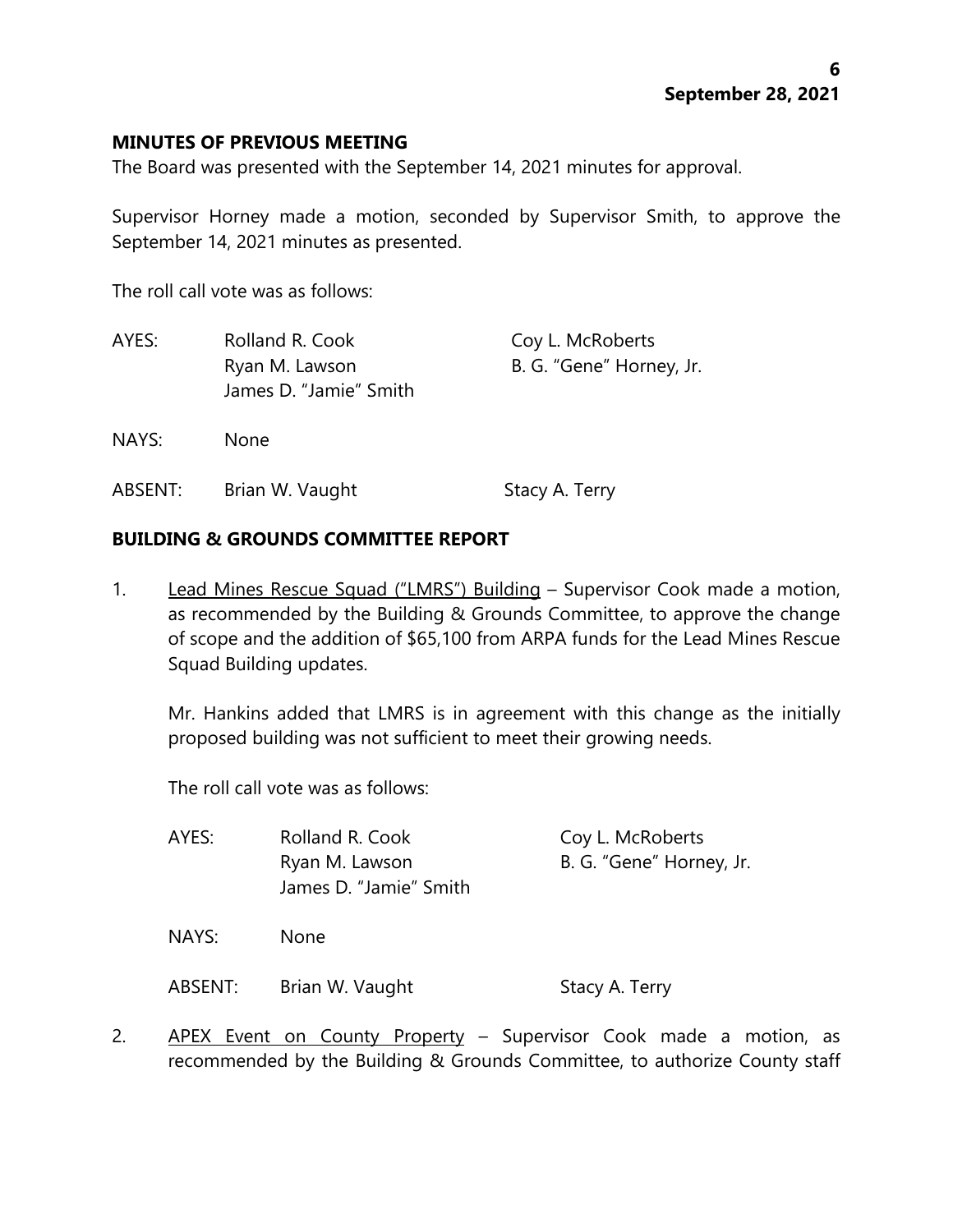to work out details with APEX Authority and event organizer to hold a hare scramble on County property adjacent to the APEX.

The roll call vote was as follows:

| AYES:   | Rolland R. Cook<br>Ryan M. Lawson<br>James D. "Jamie" Smith | Coy L. McRoberts<br>B. G. "Gene" Horney, Jr. |
|---------|-------------------------------------------------------------|----------------------------------------------|
| NAYS:   | <b>None</b>                                                 |                                              |
| ABSENT: | Brian W. Vaught                                             | Stacy A. Terry                               |

#### **WATER COMMITTEE REPORT**

1. SCADA Services and Repairs - Supervisor Horney made a motion, as recommended by the Water Committee, to amend and appropriate \$2,798 to 4401-430151 for SCADA services and repairs.

Mr. Bear added that the Town of Wytheville will be paying their share of the costs and this simply amends and appropriates that money back into the budget.

The roll call vote was as follows:

| AYES:   | Rolland R. Cook<br>Ryan M. Lawson<br>James D. "Jamie" Smith | Coy L. McRoberts<br>B. G. "Gene" Horney, Jr. |
|---------|-------------------------------------------------------------|----------------------------------------------|
| NAYS:   | <b>None</b>                                                 |                                              |
| ABSENT: | Brian W. Vaught                                             | Stacy A. Terry                               |

2. Brittany Green Childress Account Write-Off - Supervisor Horney made a motion, as recommended by the Water Committee, to approve the write-off in the amount of \$1,082.66 and to final the account.

Per the Board's action at the September  $14<sup>th</sup>$  meeting to grant the waiver to Mrs. Childress, a billing adjustment request has been prepared to write off the account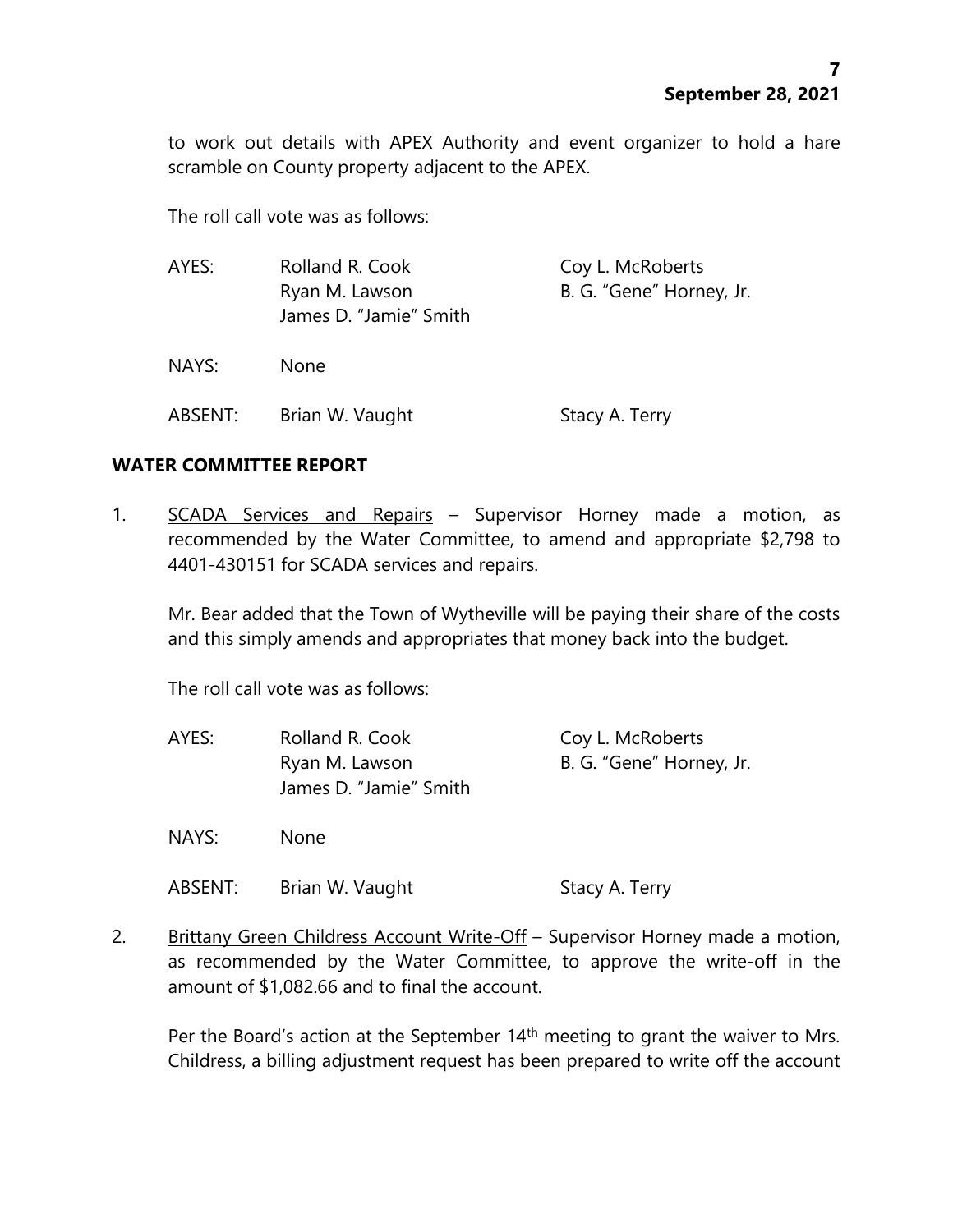balance. The amount of the write-off is \$1,082.66. In addition, the account will be closed and no further billing will be issued to Mrs. Childress.

The roll call vote was as follows:

| AYES:   | Rolland R. Cook<br>Ryan M. Lawson<br>James D. "Jamie" Smith | Coy L. McRoberts<br>B. G. "Gene" Horney, Jr. |
|---------|-------------------------------------------------------------|----------------------------------------------|
| NAYS:   | <b>None</b>                                                 |                                              |
| ABSENT: | Brian W. Vaught                                             | Stacy A. Terry                               |

3. ARPA Funding – Supervisor Horney made a motion, as recommended by the Water Committee, to authorize \$505,000 in ARPA Funds to apply towards the following water repair projects:

| A. Piney Pump Station Piping          | \$30,000  |
|---------------------------------------|-----------|
| B. Water Reservoir Repairs            | \$250,000 |
| C. Portable Generator and Switch Gear | \$100,000 |
| D. SCADA Control                      | \$125,000 |

The roll call vote was as follows:

| AYES:   | Rolland R. Cook<br>Ryan M. Lawson<br>James D. "Jamie" Smith | Coy L. McRoberts<br>B. G. "Gene" Horney, Jr. |
|---------|-------------------------------------------------------------|----------------------------------------------|
| NAYS:   | <b>None</b>                                                 |                                              |
| ABSENT: | Brian W. Vaught                                             | Stacy A. Terry                               |

## **FIRE & RESCUE COMMITTEE**

Mr. Hankins announced that the Fire & Rescue Committee met on September 27, 2021 and recommended funding of a rock boat for the Lead Mines Rescue Squad. LMRS has participated in several water rescues this past year and it is vital they have this type of boat to allow them to safely operate on the water. A quoted purchase price was received in the amount of \$50,390 and LMRS has raised approximately \$14,000 for this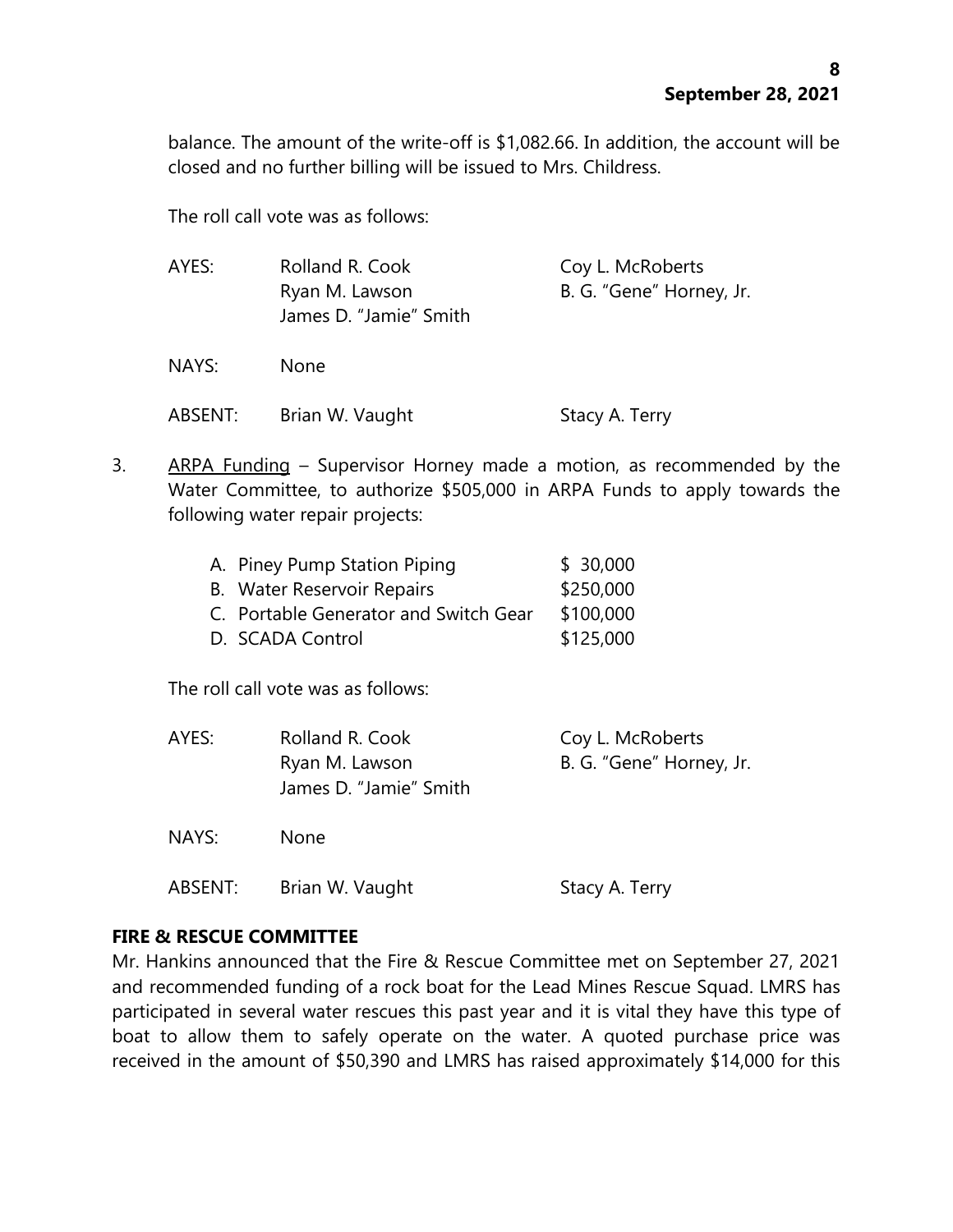purchase. The Fire & Rescue Committee recommends up to \$37,000 from reserves to spend toward the purchase of a rock boat.

The roll call vote was as follows:

| AYES:   | Rolland R. Cook<br>Ryan M. Lawson<br>James D. "Jamie" Smith | Coy L. McRoberts<br>B. G. "Gene" Horney, Jr. |
|---------|-------------------------------------------------------------|----------------------------------------------|
| NAYS:   | <b>None</b>                                                 |                                              |
| ABSENT: | Brian W. Vaught                                             | Stacy A. Terry                               |

# **TREASURER'S REPORT**

Treasurer, Lori Guynn, appeared before the Board and reported the following:

- 1. Revenue Statement Mrs. Guynn reported that the Consolidated Account was comprised of \$62,596,789 of which \$39,210,907 was in the General Fund Account at the end of August.
- 2. Tax Bills The Treasurer announced that the tax files are being pulled and sent to the printers. Pulling the files must be done after hours when people are not in the system. Mrs. Guynn believes that all the tax bills will be ready to mail by this Friday, or Monday at the latest.

The Treasurer's Office is mailing out 19,882 real estate bills for a total of \$12,813,654. They are mailing out 27,724 personal property tax bills for a total of \$9,282,080. Mrs. Guynn commented that the real estate bills will include delinquent balances. This is not possible for the personal property tax bills due to a system fault.

## **CONSENT CALENDAR**

Supervisor Horney made a motion to approve the Consent Calendar as follows:

## **1. PAYROLL – August 2021:**

| <b>General County Fund</b> | 607,899.58 |
|----------------------------|------------|
| Police Activity Fund       | 62,876.38  |
| Courthouse Security Fund   | 16,079.07  |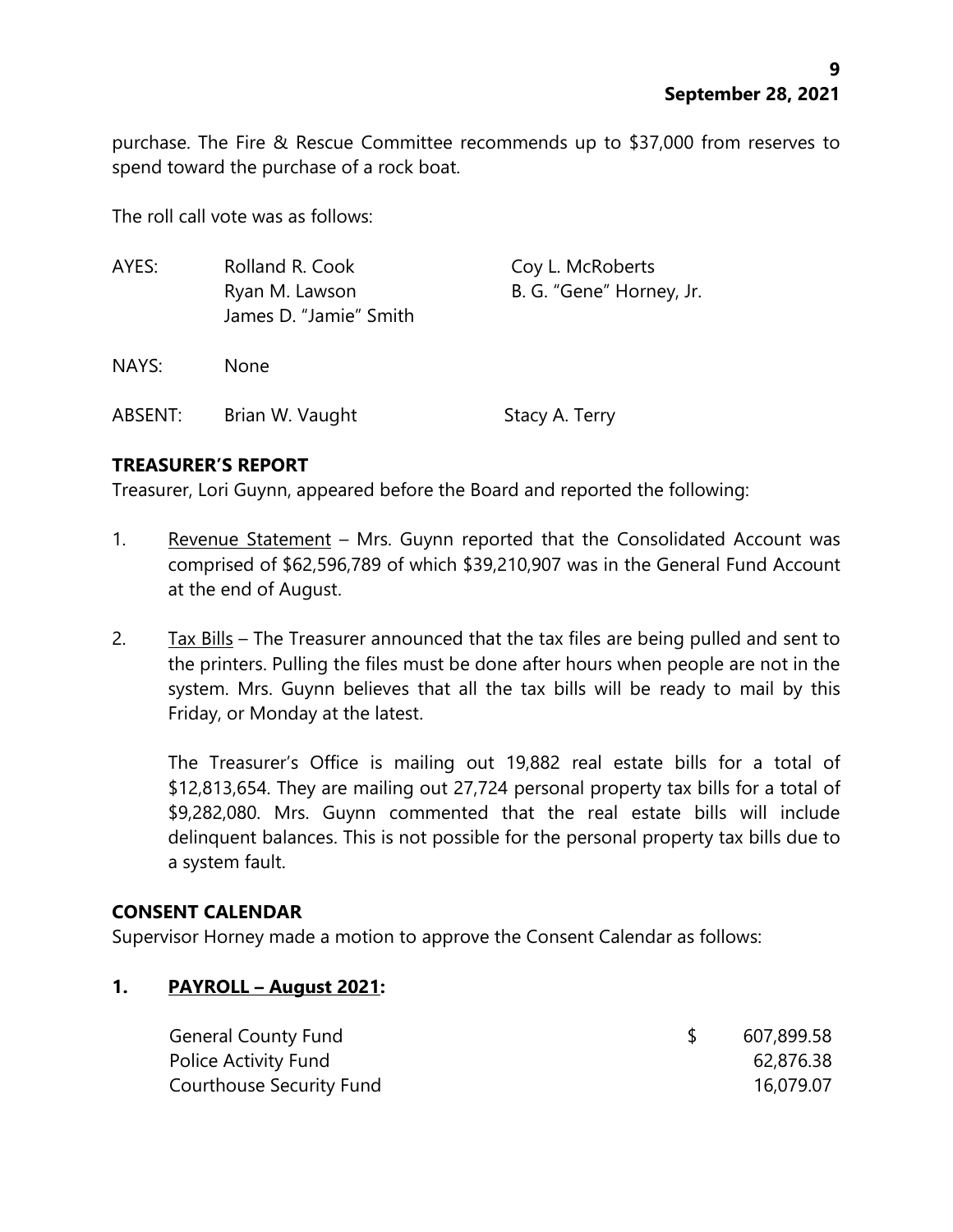| 736,570.61 |
|------------|
| 25,371.62  |
| 24,343.96  |
|            |

**Check Numbers:** 2001269-2001292 **Voucher Numbers:** 18064-18408

# **2. STATUS REPORTS:**

- A. Animal Control Arlan Dunford
- B. Building & Grounds Billy Bowers
- C. Building Inspection Kyle Taylor
- D. Emergency Services Jimmy McCabe
- E. Engineering Johnny Kincer
- F. Finance Regina Williams
- G. IT Todd Catron
- H. Parks & Recreation Kevin Williams

## **3. PERSONNEL:**

- A. Thomas, Lauren Hired, Full-time Custodian, Annual salary \$22,880, Effective August 23, 2021
- B. Walters, Emily Resigned, Full-time V-STOP Director, Effective August 30, 2021
- C. DeHart, Kathy Promotion, Full-time Accounting Technician (Payroll), Annual Salary \$35,873, Effective September 1, 2021
- D. Hale, Ben Merit Increase, Full-time Maintenance, Annual Salary \$26,788, Effective September 1, 2021
- E. Rambo, Katelyn Hired, Full-time Accounting Technician (Accounts Payable), Annual Salary \$28,256, Effective September 7, 2021
- F. King, Brandi Hired, Full-time Deputy Clerk, Commissioner's Office, Annual Salary \$27,563, Effective September 20, 2021

Supervisor Cook seconded the motion and the roll call vote was as follows: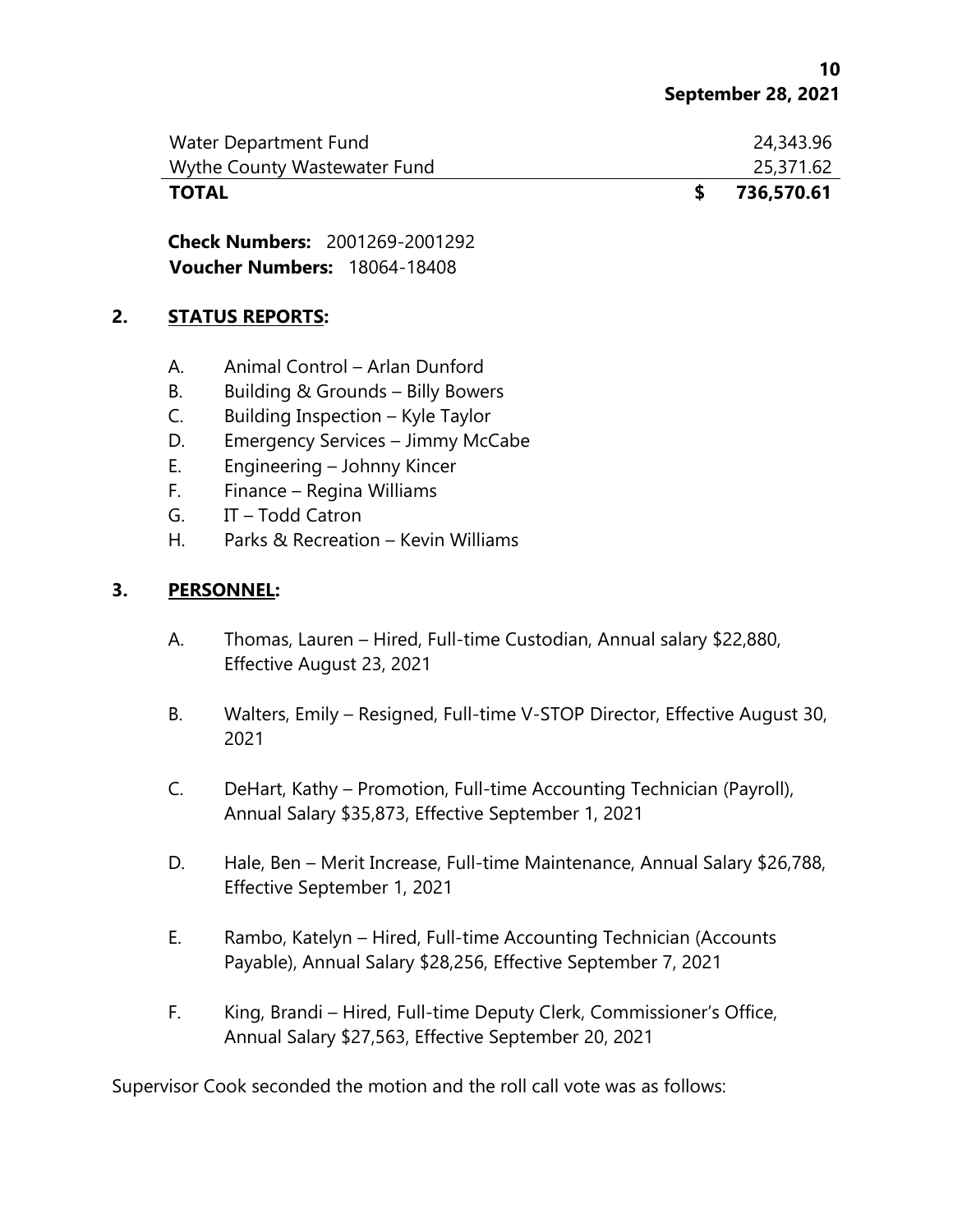| AYES: | Rolland R. Cook<br>Ryan M. Lawson<br>James D. "Jamie" Smith | Coy L. McRoberts<br>B. G. "Gene" Horney, Jr. |
|-------|-------------------------------------------------------------|----------------------------------------------|
| NAYS: | <b>None</b>                                                 |                                              |

ABSENT: Brian W. Vaught Stacy A. Terry

# **FY2022 EXPENDITURE BUDGET 2nd QUARTER APPROPRIATIONS**

Supervisor Smith made a motion, seconded by Supervisor McRoberts, to approve the FY22 2<sup>nd</sup> Quarter Appropriations as presented.

Supervisor Cook pointed out that his wife works for the school district and that he has a Conflict Disclosure on file with the County.

Vice Chair Lawson noted that her husband works for the Sheriff's Office and she too has a Conflict Disclosure on file with the County.

Supervisor Horney commented that he and his wife work for the school district and his Conflict Disclosure is also on file with the County.

The roll call vote was as follows:

| AYES: | Rolland R. Cook                          | Coy L. McRoberts         |
|-------|------------------------------------------|--------------------------|
|       | Ryan M. Lawson<br>James D. "Jamie" Smith | B. G. "Gene" Horney, Jr. |
| NAYS: | None                                     |                          |

ABSENT: Brian W. Vaught Stacy A. Terry

## **MOUNT ROGERS COMMUNITY SERVICE PERFORMANCE CONTRACT**

Mr. Bear referenced pages 116-117 of the Board Package that provides a brief summary of the performance contract followed by all the pertinent backup. Staff recommends approval of the MRCS contract.

Supervisor Smith made a motion, seconded by Supervisor McRoberts, to approve the Mount Rogers Community Service Performance Contract as presented.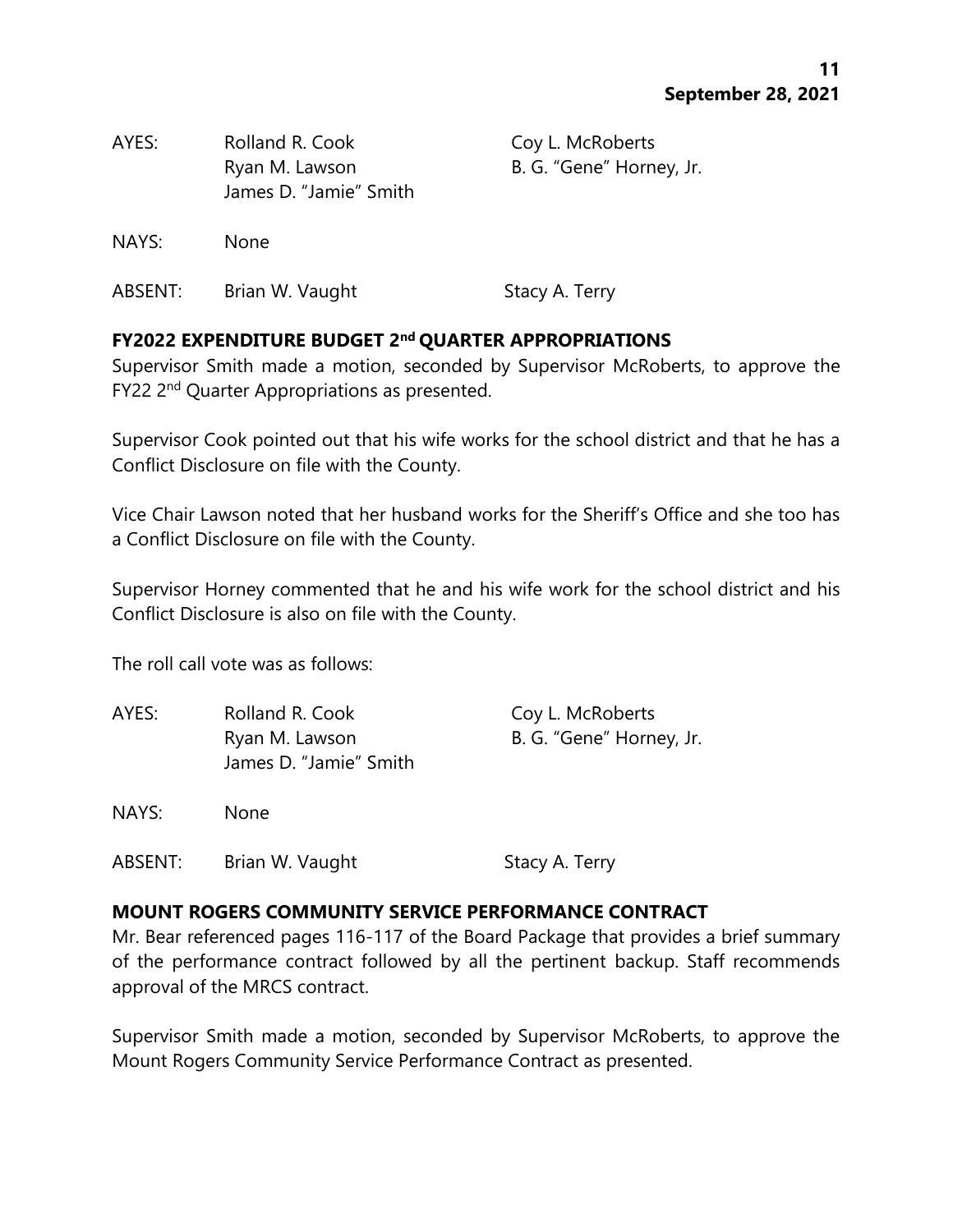| AYES:   | Rolland R. Cook<br>Ryan M. Lawson<br>James D. "Jamie" Smith | Coy L. McRoberts<br>B. G. "Gene" Horney, Jr. |
|---------|-------------------------------------------------------------|----------------------------------------------|
| NAYS:   | <b>None</b>                                                 |                                              |
| ABSENT: | Brian W. Vaught                                             | Stacy A. Terry                               |

#### **APPOINTMENTS**

Mr. Bear explained that the unexpired seat of Keith Dunagan on the Alcohol Safety Action Program Board needs to be filled and recommends the appointment of Charlie Foster.

Supervisor Smith made a motion, seconded by Supervisor Horney, to appoint Sheriff Charles Foster to the Alcohol Safety Action Program Board, effective immediately.

| AYES:   | Rolland R. Cook<br>Ryan M. Lawson<br>James D. "Jamie" Smith | Coy L. McRoberts<br>B. G. "Gene" Horney, Jr. |
|---------|-------------------------------------------------------------|----------------------------------------------|
| NAYS:   | <b>None</b>                                                 |                                              |
| ABSENT: | Brian W. Vaught                                             | Stacy A. Terry                               |

Mr. Bear also announced that Billy Anderson has resigned from the Mount Rogers Planning District Commission if anyone has a recommendation.

## **ASSISTANT COUNTY ADMINISTRATOR REPORT**

Mr. Hankins updated the Board on the following:

1. Broadband Update – Mr. Hankins reported that the State received 57 grant applications representing 84 localities. The State budget for expanding broadband is \$750M. In addition, there is close to \$1.2B in matching funds pledged for the project. There are two companies seeking to serve Wythe County: (1) Shentel Fixed Wireless Service and (2) Point Broadband Fiber Optic Wired Network. DHCD should make a determination by the end of the year as to how much they will fund.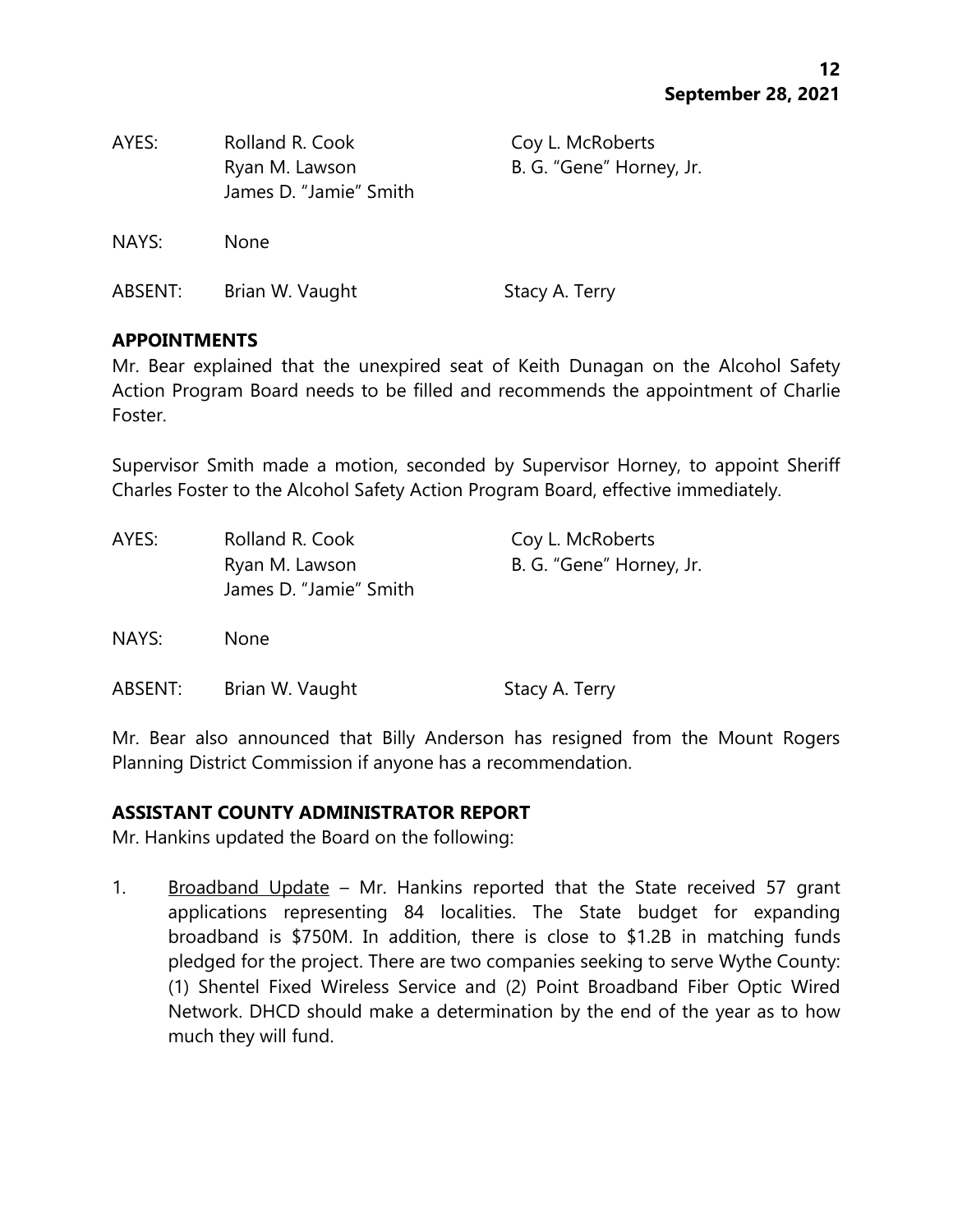- 2. Comprehensive Plan Update Mr. Hankins reported that the contractor is working on data gathered from the nearly 800 survey responses, as well as outside people and feedback from focus groups. This information is currently being incorporated into the plan, and additional public meetings will be held in October to share preliminary ideas.
- 3. 911 Emergency Medical Dispatch Mr. Hankins explained that they're working on implementing an Emergency Medical Dispatch, and that the State requires completion by December 31, 2022. Dispatchers needs to be trained in basic CPR and telecommunicator CPR. Staffing remains a challenge with the Lead Dispatcher resigning in October. Mr. Hankins hopes to reorganize for a more effective and mutually-conducive department.
- 4. Grant for Ager Park Mr. Hankins stated that Ms. Sweeney (PIO) applied to the Wythe-Bland Foundation for a playground grant for Ager Park. Unfortunately, the application was not funded but they did recommend other potential funding sources.
- 5. Wythe County Personnel Policy Mr. Hankins and Mr. Bear continue to work on updating the personnel policy which will go into effect January 1.
- 6. Turnout Gear for Fire Departments Mr. Hankins stated that Mr. McCabe has received and distributed new turnout gear to the fire departments. However, there was a slight delay in delivery of the helmets which they hope to have soon.
- 7. COVID Update Mr. Hankins reported that Wythe County hit a high last week with the number of new cases reaching over 300. He will continue to track these numbers and inform the Board accordingly.
- 8. VACo Meeting Mr. Hankins recently participated in the regional VACo meeting (Regions 12 and 13), virtually. The main topic was broadband.

Supervisor Smith asked why the Wythe-Bland Foundation ("WBF") turned down the grant application for funding at Ager Park. The Foundation claims to support Wythe County but it seems this is the second or third application they have turned down.

Mr. Hankins responded that there was a short turnaround time to submit the application and that more detail was needed. He said the County will consider other projects that fit within their scope.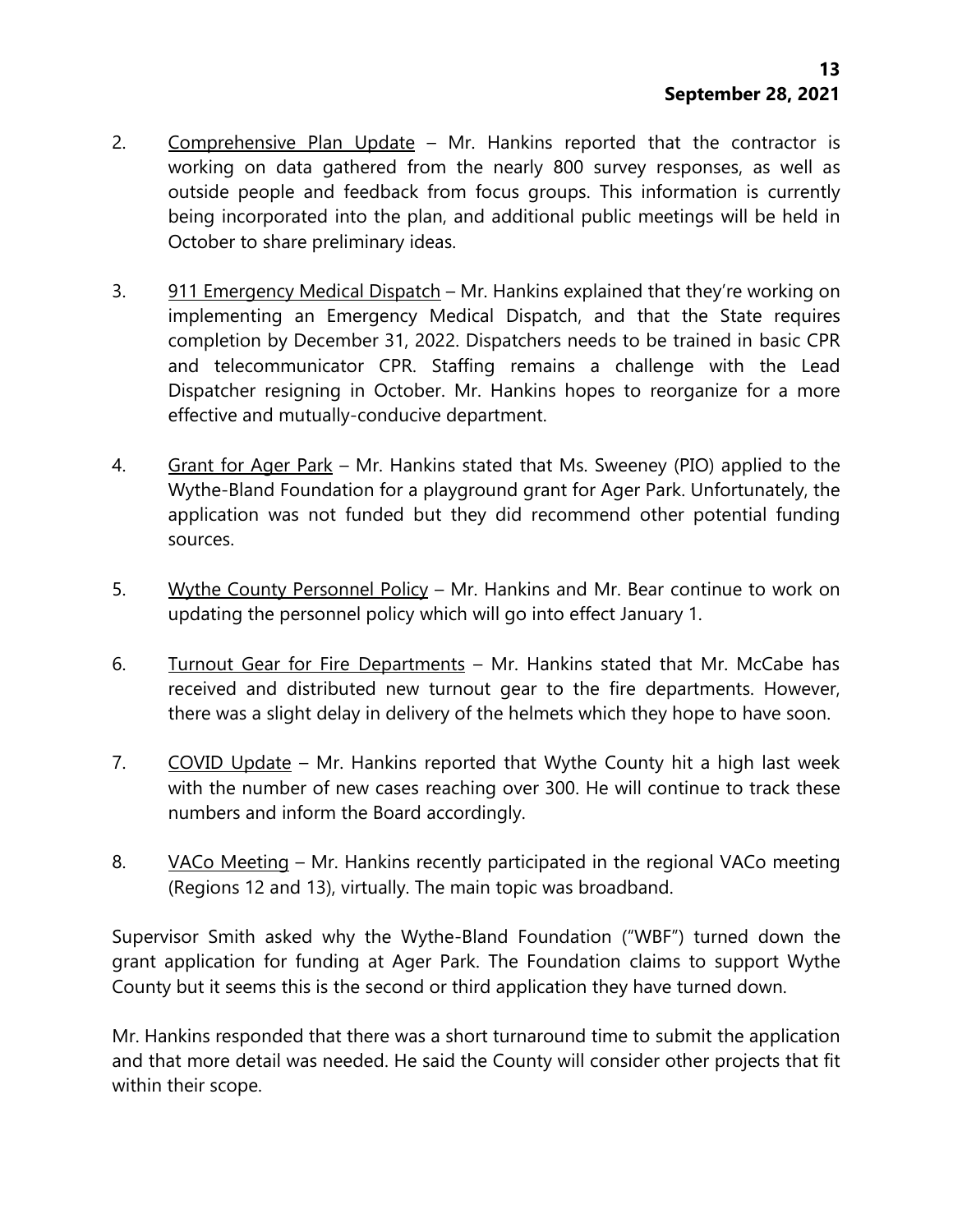#### **COUNTY ADMINISTRATOR REPORT**

1. Revenue Sharing Resolutions – Muskrat Drive – Mr. Bear stated that Mr. Kincer has done a lot of work getting these applications in for revenue sharing and that these resolutions are the final requirements.

Supervisor Smith made a motion, seconded by Supervisor Cook, to approve Resolution 2021-31 for Muskrat Drive Revenue Sharing.

The roll call vote was as follows:

| AYES: | Rolland R. Cook        | Coy L. McRoberts         |
|-------|------------------------|--------------------------|
|       | Ryan M. Lawson         | B. G. "Gene" Horney, Jr. |
|       | James D. "Jamie" Smith |                          |
| NAYS: | None                   |                          |

ABSENT: Brian W. Vaught Stacy A. Terry

2. Revenue Sharing Resolutions - Southcrest Drive - Supervisor Smith made a motion, seconded by Supervisor Cook, to approve Resolution 2021-32 for Southcrest Drive Revenue Sharing.

The roll call vote was as follows:

| AYES: | Rolland R. Cook                          | Coy L. McRoberts         |
|-------|------------------------------------------|--------------------------|
|       | Ryan M. Lawson<br>James D. "Jamie" Smith | B. G. "Gene" Horney, Jr. |
| NAYS: | <b>None</b>                              |                          |

ABSENT: Brian W. Vaught Stacy A. Terry

Supervisor Smith thanked Mr. Kincer (County Engineer) for all his efforts on the revenue sharing road projects and said how much the residents appreciate it.

3. VACo Voting Credentials for 2021 Annual Business Meeting – Mr. Bear stated that, traditionally, a Board Member is nominated (as well as a backup) to cast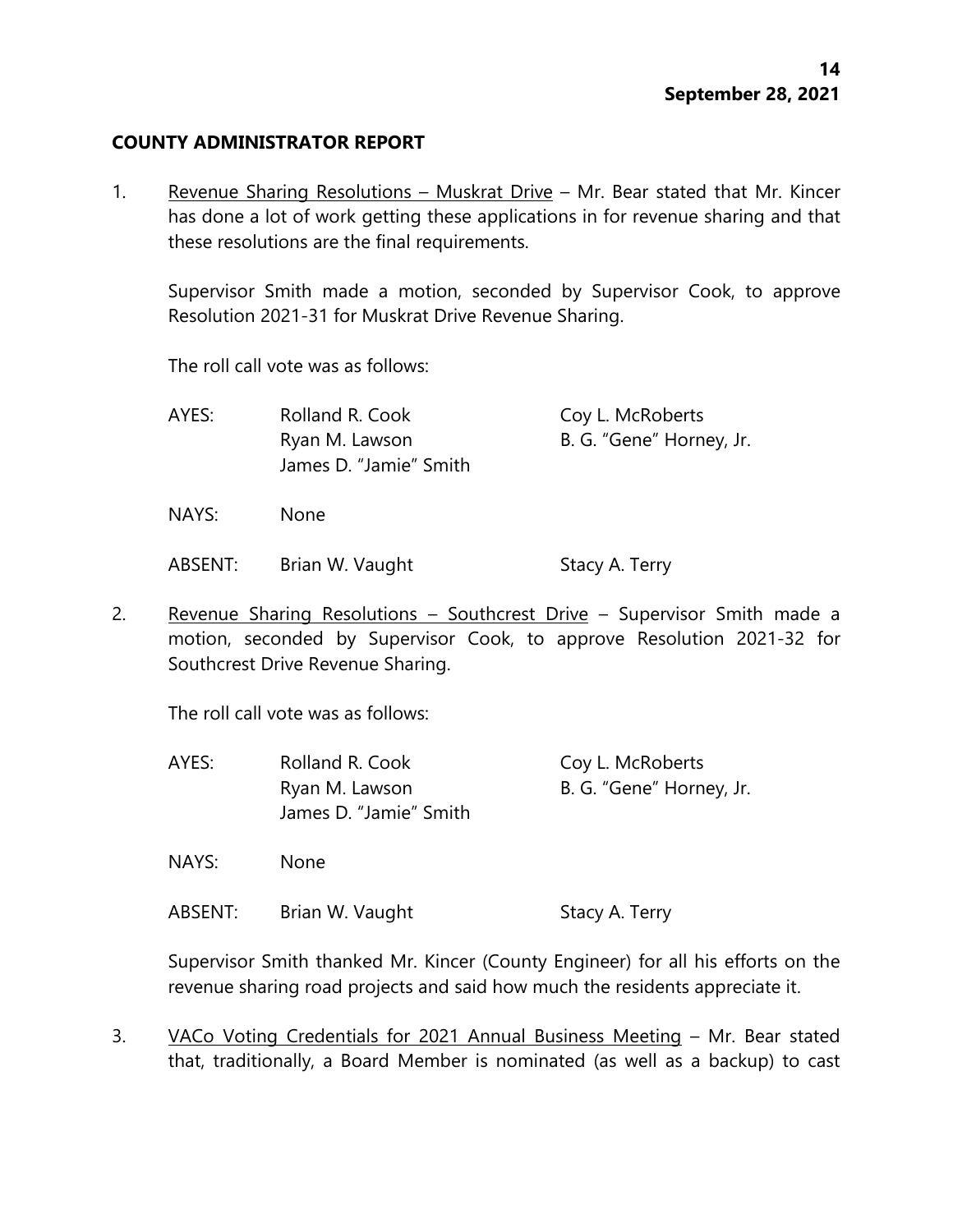votes for the County at the VACo annual meeting. Typically, it's the Chair and Vice Chair.

Supervisor Horney made a motion to nominate Chair Vaught as the voting delegate and Vice Chair Lawson as the alternate at the VACo annual meeting. Supervisor Smith seconded the motion.

The roll call vote was as follows:

| AYES:   | Rolland R. Cook<br>Ryan M. Lawson<br>James D. "Jamie" Smith | Coy L. McRoberts<br>B. G. "Gene" Horney, Jr. |
|---------|-------------------------------------------------------------|----------------------------------------------|
| NAYS:   | None                                                        |                                              |
| ABSENT: | Brian W. Vaught                                             | Stacy A. Terry                               |

- 4. 2020 Census Redistricting Information Mr. Bear explained the County has received their census numbers, and, as a whole, the County population has decreased by 812. He referenced a spreadsheet showing the change from 2010 and what equal district population would need to be and what the current variance is from equal district population (up to a 5% differential is allowed). In order to correct the differential, we would have to expand the areas of Speedwell, Lead Mines and Fort Chiswell, and decrease areas of East Wytheville, West Wytheville and Blacklick. Mr. Bear asked the Board to take time to review and consider next steps (leave as is or adjust areas). He said the challenge comes with having a split precinct, and there are some advantages to not making any changes.
- 5. FY22 ARPA Bonus for Sheriff Deputies Budget Amendment Request Mr. Bear explained that this is the State-funded ARPA bonus for the Compensation Boardfunded deputies in the total amount of \$83,967. This amount needs to be amended and appropriated.

Supervisor Cook made a motion, seconded by Supervisor Smith, to amend and appropriate \$83,967 to the budget.

The roll call vote was as follows: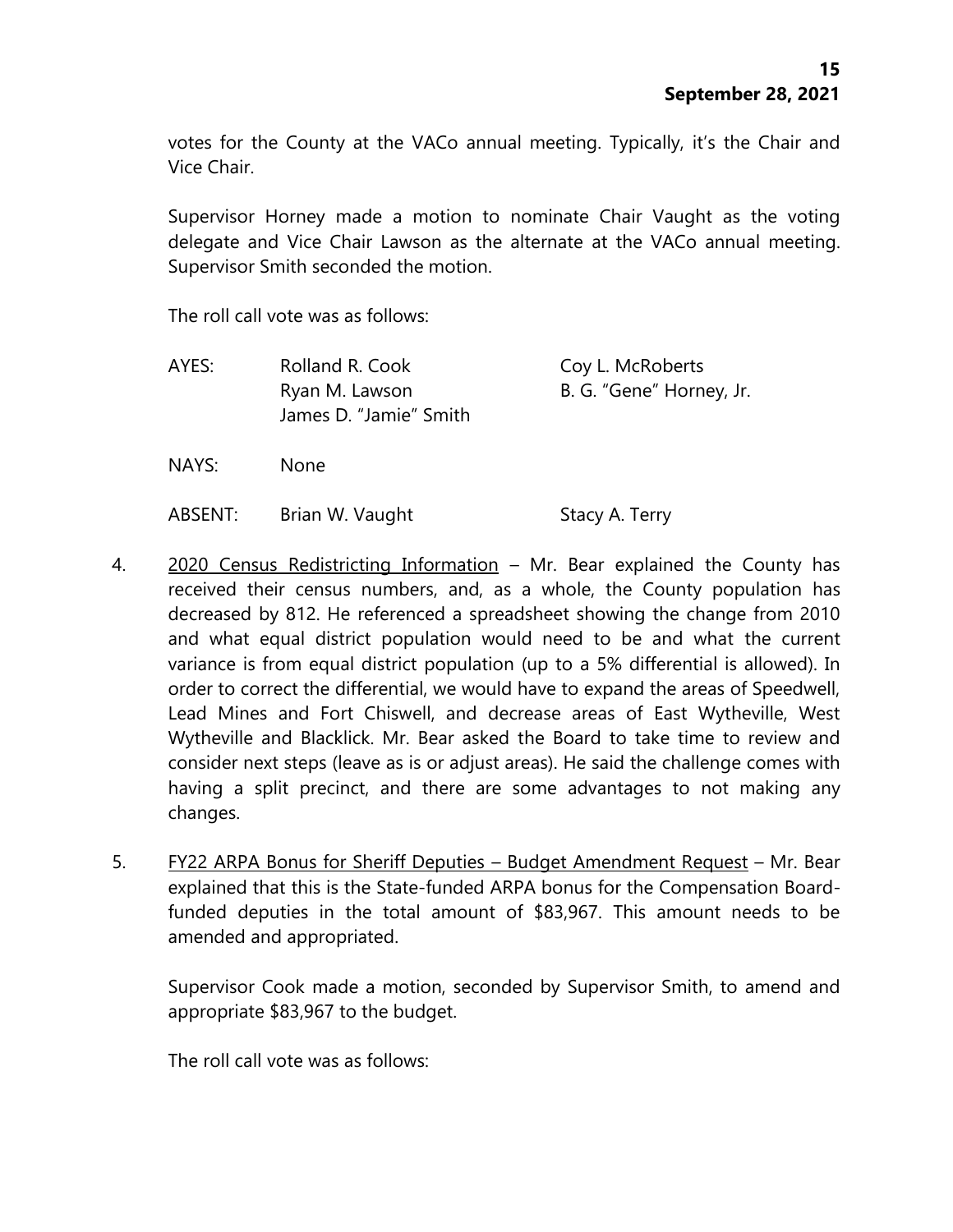| AYES:    | Rolland R. Cook<br>James D. "Jamie" Smith | Coy L. McRoberts<br>B. G. "Gene" Horney, Jr. |
|----------|-------------------------------------------|----------------------------------------------|
| NAYS:    | None.                                     |                                              |
| ABSTAIN: | Ryan M. Lawson                            |                                              |
| ABSENT:  | Brian W. Vaught                           | Stacy A. Terry                               |

6. Progress Park Budget Amendment Request - Mr. Bear requested transfer of \$250k from the Industrial Development Reserve Fund to the General Fund and to amend and appropriate same for Progress Park Professional Services. These funds will be used for engineering and design of Progress Park improvements.

Supervisor Smith made a motion, seconded by Supervisor Cook, to amend and appropriate \$250,000 to 81061-430150.

The roll call vote was as follows:

| AYES:   | Rolland R. Cook        | Coy L. McRoberts         |
|---------|------------------------|--------------------------|
|         | Ryan M. Lawson         | B. G. "Gene" Horney, Jr. |
|         | James D. "Jamie" Smith |                          |
| NAYS:   | <b>None</b>            |                          |
| ABSENT: | Brian W. Vaught        | Stacy A. Terry           |

## **COUNTY ATTORNEY REPORT**

Mr. Farthing recently emailed the Board an update regarding the Opioid Litigation. In addition, he has been reviewing contracts for various projects and departments. Beyond that, he has nothing significant to report at this time.

## **SUPERVISORS' REPORTS**

1. Progress Park Hunting – Supervisor Smith congratulated all the people who were selected in the Progress Park hunting lottery, and he thanked Kevin Williams and Department of Wildlife Resources for their efforts making this event possible.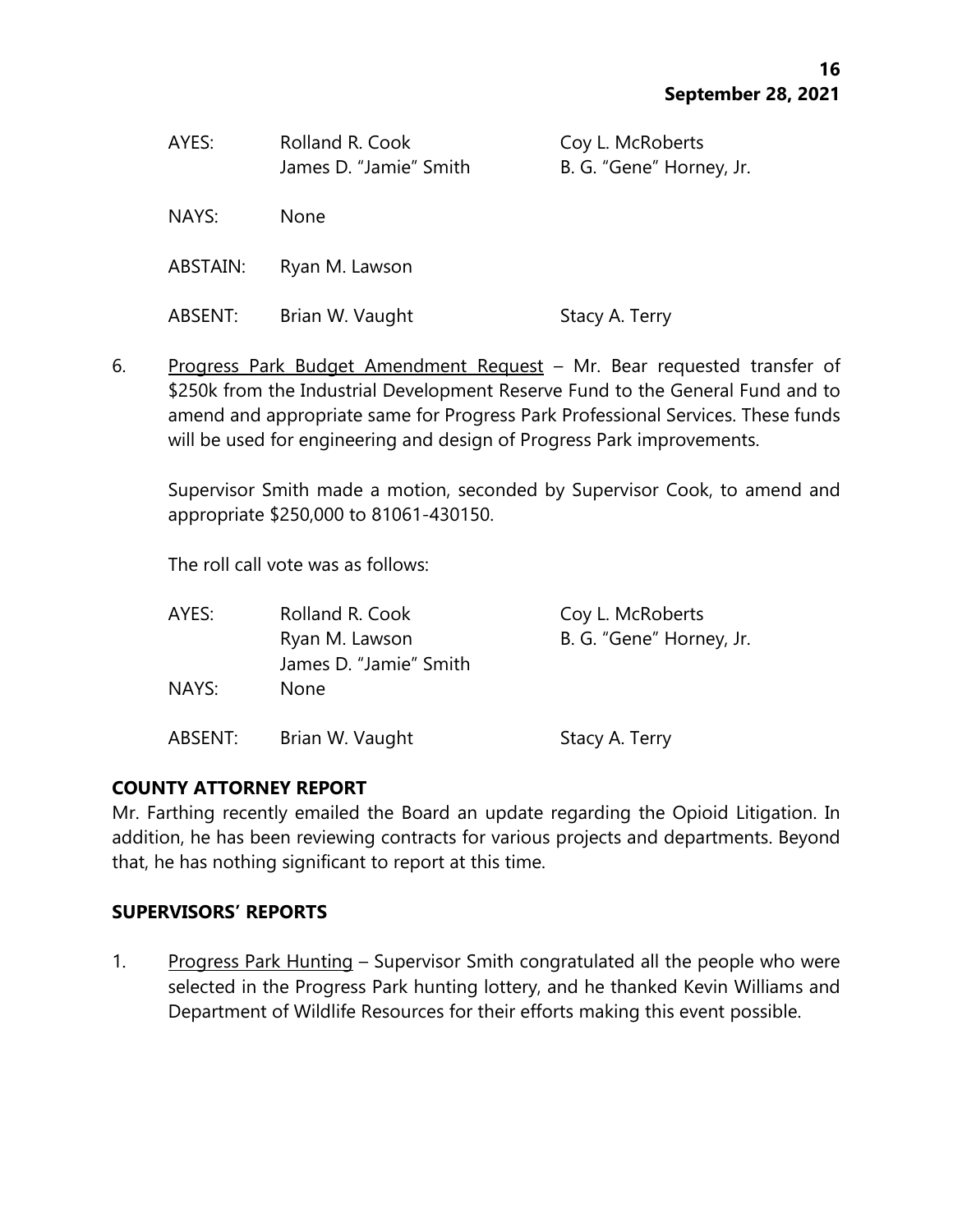#### **CLOSED MEETING**

Supervisor Cook made a motion, seconded by Supervisor McRoberts, to enter into Closed Meeting under Code of Virginia Section 2.2-3711-A.5, Prospective New Business or Industry (Projects Palm and Eagle).

The roll call vote was as follows:

| AYES:   | Rolland R. Cook        | Coy L. McRoberts         |
|---------|------------------------|--------------------------|
|         | Ryan M. Lawson         | B. G. "Gene" Horney, Jr. |
|         | James D. "Jamie" Smith |                          |
| NAYS:   | <b>None</b>            |                          |
| ABSENT: | Brian W. Vaught        | Stacy A. Terry           |

Supervisor Smith made a motion, seconded by Supervisor Cook, to return to open meeting.

The vote on the motion was unanimous.

Upon returning to open meeting, Supervisor McRoberts made a motion, seconded by Supervisor Cook, to adopt the following Resolution certifying the business conducted in closed meeting as follows:

## **RESOLUTION CERTIFICATION OF CLOSED MEETING**

**WHEREAS,** the Wythe County Board of Supervisors has convened a closed meeting on this date pursuant to an affirmative recorded vote and in accordance with the provisions of the Virginia Freedom of Information Act; and,

**WHEREAS,** Section 2.2-3712 of the Code of Virginia requires a certification by the Wythe County Board of Supervisors that such meeting was conducted in conformity with Virginia law; and,

**NOW, THEREFORE, BE IT RESOLVED** that the Wythe County Board of Supervisors hereby certifies that, to the best of each member's knowledge, (i) only public business matters lawfully exempted from open meeting requirements by Virginia law were discussed in the closed meeting to which